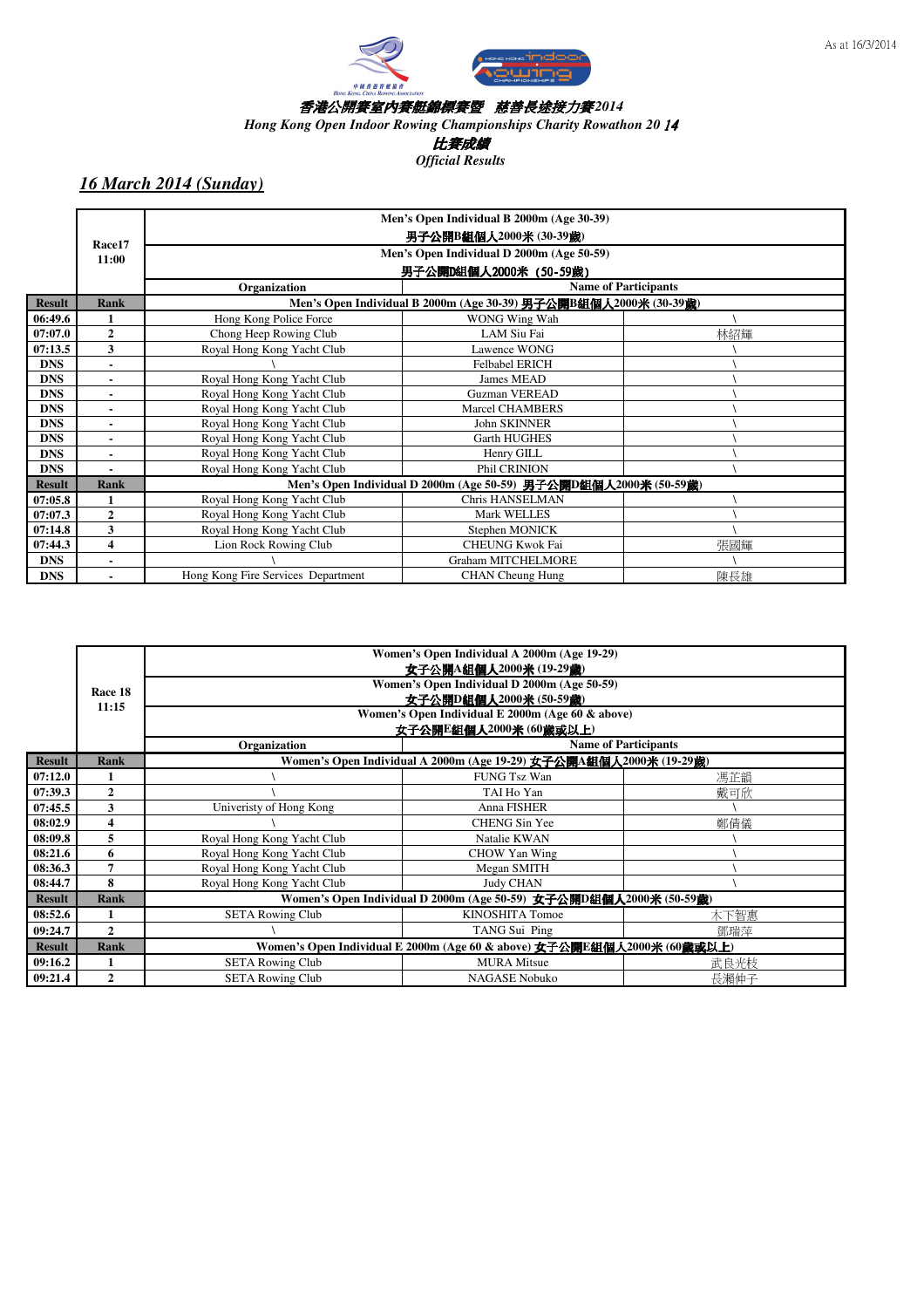



*Hong Kong Open Indoor Rowing Championships Charity Rowathon 20* 14

比賽成績

*Official Results*

|               |                |                                           | Men's Open Individual A 2000m (Age 19-29)                                     |                             |  |  |  |  |  |  |
|---------------|----------------|-------------------------------------------|-------------------------------------------------------------------------------|-----------------------------|--|--|--|--|--|--|
|               |                | 男子公開A組個人2000米 (19-29歳)                    |                                                                               |                             |  |  |  |  |  |  |
|               |                | Men's Open Individual C 2000m (Age 40-49) |                                                                               |                             |  |  |  |  |  |  |
|               | Race 19        | 男子公開C組個人2000米 (40-49歳)                    |                                                                               |                             |  |  |  |  |  |  |
|               |                |                                           | Men's Open Individual E 2000m (Age 60 & above)                                |                             |  |  |  |  |  |  |
|               | 11:30          |                                           | 男子公開E組個人2000米 (60歲或以上)                                                        |                             |  |  |  |  |  |  |
|               |                |                                           | Men's Lightweight Individual C 2000m (Age 40 & above)                         |                             |  |  |  |  |  |  |
|               |                |                                           | 男子輕量級C組個人2000米 (40歲或以上)                                                       |                             |  |  |  |  |  |  |
|               |                | Organization                              |                                                                               | <b>Name of Participants</b> |  |  |  |  |  |  |
| <b>Result</b> | <b>Rank</b>    |                                           | Men's Open Individual A 2000m (Age 19-29) 男子公開A組個人2000米 (19-29歲)              |                             |  |  |  |  |  |  |
| 06:13.2       | 1              | Lok Tsui Rowing Club                      | YEUNG Ka Wai                                                                  | 楊嘉煒                         |  |  |  |  |  |  |
| 06:36.8       | $\overline{2}$ | Royal Hong Kong Yacht Club                | <b>WONG Pak Yan</b>                                                           |                             |  |  |  |  |  |  |
| 07:10.1       | 3              |                                           | Roger LI                                                                      |                             |  |  |  |  |  |  |
| 07:16.5       | 4              | Royal Hong Kong Yacht Club                | Frank IP                                                                      |                             |  |  |  |  |  |  |
| <b>DNS</b>    |                | Hong Kong Police Force                    | <b>CHAN</b> Po Shing                                                          |                             |  |  |  |  |  |  |
| <b>DNS</b>    |                |                                           | LIU Ziyu                                                                      | 劉子玉                         |  |  |  |  |  |  |
| <b>Result</b> | <b>Rank</b>    |                                           | Men's Open Individual C 2000m (Age 40-49) 男子公開C組個人2000米 (40-49歲)              |                             |  |  |  |  |  |  |
| 06:27.2       | 1              | Royal Hong Kong Yacht Club                | M. Sean HALL                                                                  |                             |  |  |  |  |  |  |
| 07:05.2       | $\overline{2}$ | Royal Hong Kong Yacht Club                | NG Kong Wan                                                                   |                             |  |  |  |  |  |  |
| 07:35.8       | 3              | Royal Hong Kong Yacht Club                | <b>Martin REYNOLDS</b>                                                        |                             |  |  |  |  |  |  |
| <b>DNS</b>    |                | Royal Hong Kong Yacht Club                | <b>Oliver ERNST</b>                                                           |                             |  |  |  |  |  |  |
| <b>DNS</b>    |                |                                           | Thierry CANIVET                                                               |                             |  |  |  |  |  |  |
| <b>Result</b> | <b>Rank</b>    |                                           | Men's Open Individual E 2000m (Age 60 & above) 男子公開E組個人2000米 (60歲或以上)         |                             |  |  |  |  |  |  |
| 07:14.3       | 1              | Royal Hong Kong Yacht Club                | <b>Bryan MASSINGHAM</b>                                                       |                             |  |  |  |  |  |  |
| 07:22.6       | $\overline{2}$ | <b>SETA Rowing Club</b>                   | <b>ADACHI</b> Atsuji                                                          | 安達溫二                        |  |  |  |  |  |  |
| 07:47.4       | 3              | <b>SETA Rowing Club</b>                   | <b>KATO</b> Aio                                                               | 加藤愛夫                        |  |  |  |  |  |  |
| <b>Result</b> | <b>Rank</b>    |                                           | Men's Lightweight Individual C 2000m (Age 40 & above) 男子輕量級C組個人2000米 (40歲或以上) |                             |  |  |  |  |  |  |
| 06:50.5       | 1              | Royal Hong Kong Yacht Club                | <b>Mark STAMPER</b>                                                           |                             |  |  |  |  |  |  |
| 06:56.7       | $\overline{2}$ | New Star Rowing Club                      | WOO Chan Man                                                                  | 胡燦文                         |  |  |  |  |  |  |
| 07:17.9       | 3              | <b>Aqua Rowing Club</b>                   | YOSHIDA Kenji                                                                 | 吉田賢司                        |  |  |  |  |  |  |
| 07:31.8       | 4              |                                           | LAM Chi Keung                                                                 | 林志強                         |  |  |  |  |  |  |
| 07:43.8       | 5              |                                           | LEUNG Ip Chun                                                                 | 梁業進                         |  |  |  |  |  |  |

|               |                         |                                                    | Women's Lightweight Individual A 2000m (Age 19-29)                              |                             |  |  |  |  |  |
|---------------|-------------------------|----------------------------------------------------|---------------------------------------------------------------------------------|-----------------------------|--|--|--|--|--|
|               |                         | 女子輕量級A組個人2000米 (19-29歲)                            |                                                                                 |                             |  |  |  |  |  |
|               | Race 20                 | Women's Lightweight Individual B 2000m (Age 30-39) |                                                                                 |                             |  |  |  |  |  |
|               | 11:45                   |                                                    | 女子輕量級B組個人2000米 (30-39歲)                                                         |                             |  |  |  |  |  |
|               |                         |                                                    | Women's Lightweight Individual C 2000m (Age 40 & above)                         |                             |  |  |  |  |  |
|               |                         |                                                    | 女子輕量級C組個人2000米 (40歲或以上)                                                         |                             |  |  |  |  |  |
|               |                         | Organization                                       |                                                                                 | <b>Name of Participants</b> |  |  |  |  |  |
| <b>Result</b> | <b>Rank</b>             |                                                    | Women's Lightweight Individual A 2000m (Age 19-29) 女子輕量級A組個人2000米 (19-29歲)      |                             |  |  |  |  |  |
| 07:30.9       |                         | Lok Tsui Rowing Club                               | <b>LEE Yuen Yin</b>                                                             | 李婉賢                         |  |  |  |  |  |
| 07:38.3       | $\overline{2}$          | Hong Kong Polytechnic University                   | LOO Ka Fu                                                                       | 盧珈芙                         |  |  |  |  |  |
| 07:40.1       | 3                       | Chinese University of Hong Kong                    | NG Wing Hei                                                                     | 吳詠希                         |  |  |  |  |  |
| 07:43.7       | $\overline{\mathbf{4}}$ | Chinese University of Hong Kong                    | HUI Wing Ki                                                                     | 許詠淇                         |  |  |  |  |  |
| 07:46.7       | 5                       |                                                    | SHIU Ho Yan                                                                     | 邵皓欣                         |  |  |  |  |  |
| 08:03.1       | 6                       | Royal Hong Kong Yacht Club                         | LEUNG Mei Yee                                                                   |                             |  |  |  |  |  |
| 08:15.9       | 7                       | Royal Hong Kong Yacht Club                         | NGO Sin Yee                                                                     |                             |  |  |  |  |  |
| 08:24.3       | 8                       | Royal Hong Kong Yacht Club                         | CHEUNG Yee Wah                                                                  |                             |  |  |  |  |  |
| 08:37.6       | $\boldsymbol{9}$        | Royal Hong Kong Yacht Club                         | NG Pak Wai                                                                      |                             |  |  |  |  |  |
| <b>DNS</b>    |                         | Royal Hong Kong Yacht Club                         | LI Ka Ching                                                                     |                             |  |  |  |  |  |
| <b>DNS</b>    |                         | Royal Hong Kong Yacht Club                         | CHEUNG Ching To                                                                 |                             |  |  |  |  |  |
| <b>Result</b> | <b>Rank</b>             |                                                    | Women's Lightweight Individual B 2000m (Age 30-39) 女子輕量級B組個人2000米 (30-39歲)      |                             |  |  |  |  |  |
| 07:41.4       | 1                       | Royal Hong Kong Yacht Club                         | Fleur IANNAZZO                                                                  |                             |  |  |  |  |  |
| 08:27.7       | $\overline{2}$          | New Star Rowing Club                               | Carmen TOMFOHRDE                                                                |                             |  |  |  |  |  |
| <b>Result</b> | Rank                    |                                                    | Women's Lightweight Individual C 2000m (Age 40 & above) 女子輕量級C組個人2000米 (40歲或以上) |                             |  |  |  |  |  |
| 08:01.6       | 1                       | Royal Hong Kong Yacht Club                         | Siobhan MCHENRY                                                                 |                             |  |  |  |  |  |
| <b>DNS</b>    |                         |                                                    | FONG Hong leng                                                                  |                             |  |  |  |  |  |
| <b>DNS</b>    |                         |                                                    | <b>LEONG Lai Sze Racy</b>                                                       |                             |  |  |  |  |  |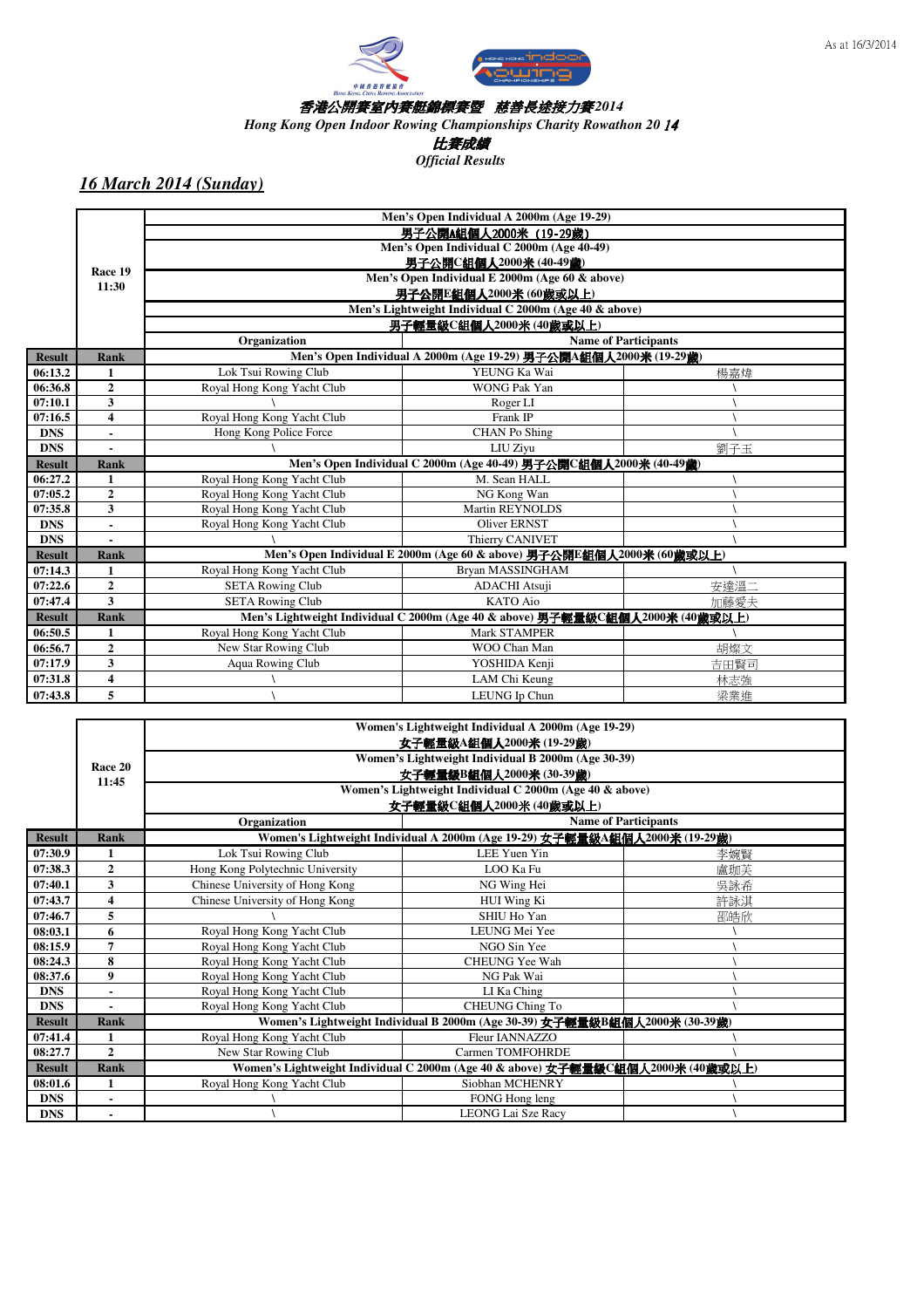

*Hong Kong Open Indoor Rowing Championships Charity Rowathon 20* 14

比賽成績

*Official Results*

|               |                  | Men's Lightweight Individual A 2000m (Age 19-29) |                                                                          |                             |  |  |  |
|---------------|------------------|--------------------------------------------------|--------------------------------------------------------------------------|-----------------------------|--|--|--|
|               |                  |                                                  | 男子輕量級A組個人2000米 (19-29歲)                                                  |                             |  |  |  |
|               | Race 21<br>12:00 |                                                  | Men's Lightweight Individual B 2000m (Age 30-39)                         |                             |  |  |  |
|               |                  |                                                  | 男子輕量級B組個人2000米 (30-39歲)                                                  |                             |  |  |  |
|               |                  | Organization                                     |                                                                          | <b>Name of Participants</b> |  |  |  |
| <b>Result</b> | <b>Rank</b>      |                                                  | Men's Lightweight Individual A 2000m (Age 19-29) 男子輕量級A組個人2000米 (19-29歲) |                             |  |  |  |
| 06:33.5       |                  |                                                  | WONG Wai Kin                                                             | 黃偉健                         |  |  |  |
| 06:34.2       | $\overline{2}$   |                                                  | <b>LEUNG Chun Shek</b>                                                   | 梁俊碩                         |  |  |  |
| 06:37.3       | 3                |                                                  | CHIU Hin Chun                                                            | 調顯臻                         |  |  |  |
| 06:37.7       | 4                | Hong Kong Batptist University                    | <b>KOWK Kin Ting</b>                                                     | 郭健庭                         |  |  |  |
| 06:47.1       | 5                | Royal Hong Kong Yacht Club                       | WONG Man Chi                                                             |                             |  |  |  |
| 06:55.5       | 6                | Royal Hong Kong Yacht Club                       | <b>HUNG Sum Kin</b>                                                      |                             |  |  |  |
| 07:01.6       | 7                | Royal Hong Kong Yacht Club                       | NG long Man                                                              |                             |  |  |  |
| 07:04.7       | 8                | Royal Hong Kong Yacht Club                       | CHU Simon Chien Heng                                                     |                             |  |  |  |
| 07:06.5       | 9                | Royal Hong Kong Yacht Club                       | WONG Cho Pang                                                            |                             |  |  |  |
| 07:13.3       | 10               | Royal Hong Kong Yacht Club                       | MA Wai Hung                                                              |                             |  |  |  |
| 07:15.5       | 11               | Royal Hong Kong Yacht Club                       | <b>YEUNG Ching Wing</b>                                                  |                             |  |  |  |
| 07:57.5       | 12               | Macau China Rowing Federation                    | LEONG Oi Man                                                             |                             |  |  |  |
| 08:12.9       | 13               | Macau China Rowing Federation                    | <b>TANG Chi Hou</b>                                                      |                             |  |  |  |
| 10.37.2       | 14               |                                                  | TONG Wing Kei                                                            | 湯永基                         |  |  |  |
| <b>DNS</b>    |                  | Hong Kong Batptist University                    | <b>YUEN Yun Lam</b>                                                      | 袁潤林                         |  |  |  |
| <b>DNS</b>    |                  |                                                  | <b>CHOW Kwong Wing</b>                                                   | 鄒廣榮                         |  |  |  |
| <b>DNS</b>    |                  |                                                  | WONG Hin Wai                                                             | 黃顯偉                         |  |  |  |
| <b>Result</b> | <b>Rank</b>      |                                                  | Men's Lightweight Individual B 2000m (Age 30-39)男子輕量級B組個人2000米 (30-39歲)  |                             |  |  |  |
| 06:34.0       | 1                |                                                  | <b>KWOK Kwan Ting</b>                                                    | 郭鈞庭                         |  |  |  |
| 06:53.8       | $\overline{2}$   | Aberdeen Boat Club                               | Ryan MANN                                                                |                             |  |  |  |
| 06:56.4       | 3                |                                                  | CHAN Chung Lun Jacky                                                     | 陳宗倫                         |  |  |  |
| 08:41.7       | 4                |                                                  | <b>CHONG Yuen Chun</b>                                                   | 莊源俊                         |  |  |  |
| <b>DNS</b>    |                  |                                                  | LEI Hoi Long                                                             |                             |  |  |  |

|               | Men's Open Individual A 500m (Age 19 -39)<br>男子公開A組個人500米(19-39歲)<br>Men's Open Individual B 500m (Age 40 & above) |                                            |                                                                     |                             |  |  |  |  |
|---------------|--------------------------------------------------------------------------------------------------------------------|--------------------------------------------|---------------------------------------------------------------------|-----------------------------|--|--|--|--|
|               |                                                                                                                    |                                            |                                                                     |                             |  |  |  |  |
|               | Race 22<br>12:15                                                                                                   |                                            | 男子公開B組個人500米 (40歳或以上)                                               |                             |  |  |  |  |
|               |                                                                                                                    |                                            | Women's Open Individual A 500m (Age 19 -39)                         |                             |  |  |  |  |
|               |                                                                                                                    |                                            | 文子公開A組個人500米 (19-39歲)                                               |                             |  |  |  |  |
|               |                                                                                                                    | Organization                               |                                                                     | <b>Name of Participants</b> |  |  |  |  |
| <b>Result</b> | <b>Rank</b>                                                                                                        |                                            | Men's Open Individual A 500m (Age 19-39) 男子公開A組個人500米 (19-39歲)      |                             |  |  |  |  |
| 01:25.7       |                                                                                                                    | Hong Kong Police Force                     | LAI Kin Wah                                                         |                             |  |  |  |  |
| 01:27.4       | $\mathbf{2}$                                                                                                       | Lok Tsui Rowing Club                       | YAU Chun Yu                                                         | 丘震宇                         |  |  |  |  |
| <b>DNS</b>    |                                                                                                                    |                                            | WONG Hin Wai                                                        | 黃顯偉                         |  |  |  |  |
| <b>DNS</b>    |                                                                                                                    |                                            | <b>CHONG Alexander</b>                                              | 莊建華                         |  |  |  |  |
| <b>Result</b> | <b>Rank</b>                                                                                                        |                                            | Men's Open Individual B 500m (Age 40 & above) 男子公開B組個人500米 (40歲或以上) |                             |  |  |  |  |
| 01:35.5       |                                                                                                                    | New Star Rowing Club                       | CHAN Foo Cheung                                                     | 陳富祥                         |  |  |  |  |
| 01:48.7       | $\mathbf{2}$                                                                                                       |                                            | <b>CHEUNG Koon Sing</b>                                             | 張冠聲                         |  |  |  |  |
| 01:56.1       | 3                                                                                                                  | New Star Rowing Club                       | NIP Koon Fai                                                        | 聶冠輝                         |  |  |  |  |
| <b>Result</b> | <b>Rank</b>                                                                                                        |                                            | Women's Open Individual A 500m (Age 19-39) 女子公開A組個人500米 (19-39歲)    |                             |  |  |  |  |
| 01:47.2       |                                                                                                                    | Hong Kong Police Force                     | <b>CHUNG Lok Man</b>                                                |                             |  |  |  |  |
| 02:01.6       | $\overline{2}$                                                                                                     |                                            | <b>TANG Hiu Fung</b>                                                | 鄧曉楓                         |  |  |  |  |
| 02:21.9       | 3                                                                                                                  |                                            | Rebecca Suet Sze TANG                                               | 鄧雪詩                         |  |  |  |  |
| 02:37.0       | 4                                                                                                                  | Hong Kong Correctional Services Department | <b>YU Shuk Chong</b>                                                |                             |  |  |  |  |
| <b>DNS</b>    |                                                                                                                    | Hong Kong Correctional Department          | YUEN Wai Hang Macy                                                  | 楊慧恆                         |  |  |  |  |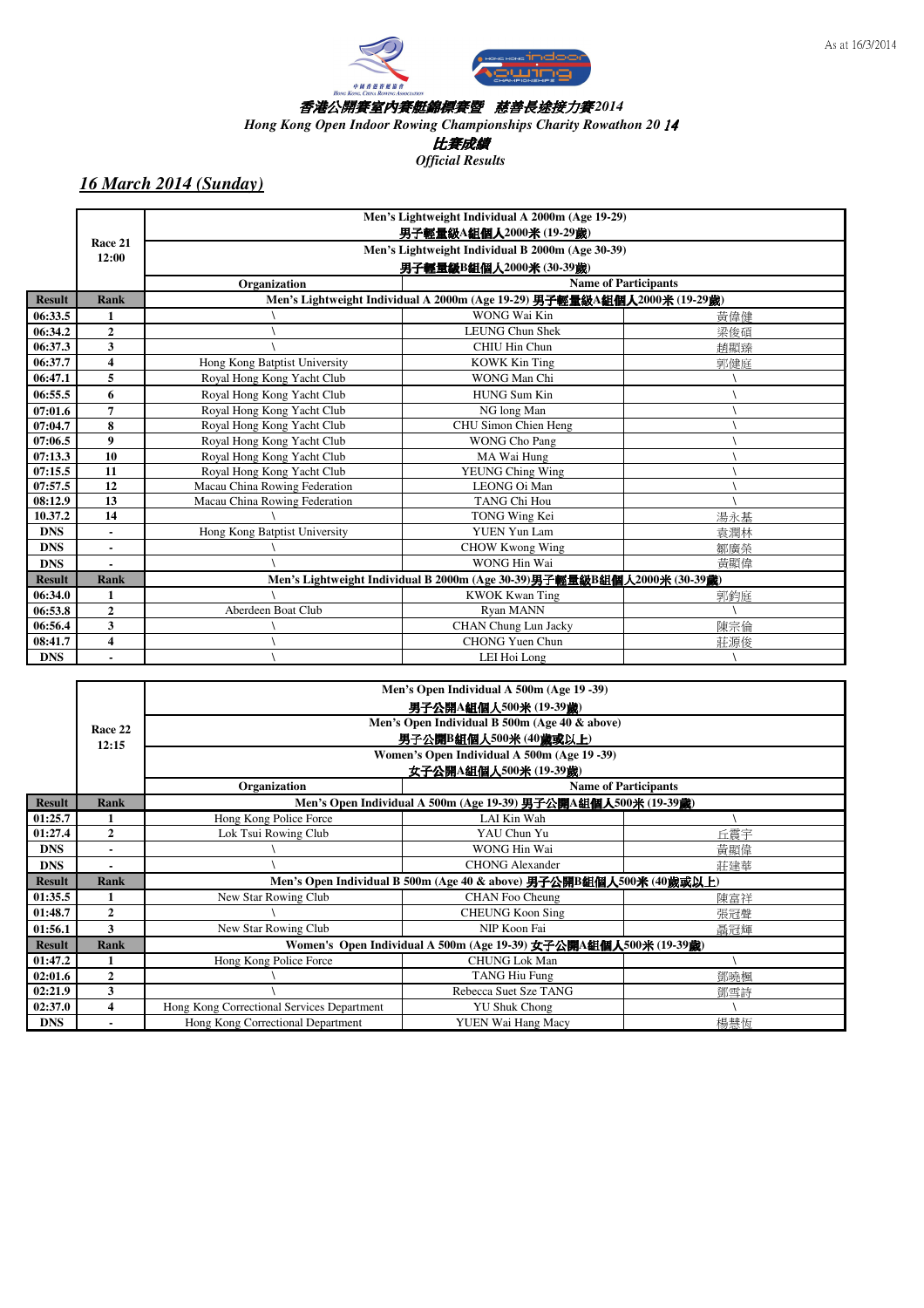

*Hong Kong Open Indoor Rowing Championships Charity Rowathon 20* 14

比賽成績

*Official Results*

|               | Men's Government Departments Team Relay |                                                   |                                                   |                        |                             |                       |  |  |  |
|---------------|-----------------------------------------|---------------------------------------------------|---------------------------------------------------|------------------------|-----------------------------|-----------------------|--|--|--|
|               |                                         |                                                   | 男子政府部門接力                                          |                        |                             |                       |  |  |  |
|               |                                         |                                                   | <b>Men's Professional Bodies Team Relay</b>       |                        |                             |                       |  |  |  |
|               |                                         |                                                   | 男子專業團體隊際接力                                        |                        |                             |                       |  |  |  |
|               | Race 23                                 |                                                   | <b>Men's Corporates Team Relay</b>                |                        |                             |                       |  |  |  |
|               | 13:30                                   |                                                   | 男子工商機構隊際接力                                        |                        |                             |                       |  |  |  |
|               |                                         |                                                   | <b>Women's Professional Bodies Team Relay</b>     |                        |                             |                       |  |  |  |
|               |                                         |                                                   | 女子專業團體隊際接力                                        |                        |                             |                       |  |  |  |
|               |                                         |                                                   | <b>Women's Corporates Team Relay</b>              |                        |                             |                       |  |  |  |
|               |                                         |                                                   | 女子工商機構隊際接力                                        |                        |                             |                       |  |  |  |
|               |                                         | Organization                                      |                                                   |                        | <b>Name of Participants</b> |                       |  |  |  |
| <b>Result</b> | Rank                                    |                                                   | Men's Government Departments Team Relay 男子政府部門接力  |                        |                             |                       |  |  |  |
| 06:25.9       | $\mathbf{1}$                            | Electrical and Mechanical Services Department (A) | CHAN Ki-chung                                     | LAU Wai Chung          | MAO Shu Lung                | LAM Loy Shun          |  |  |  |
| 06:47.0       | $\overline{2}$                          | Electrical and Mechanical Services Department (B) | <b>TONG Kim Ming</b>                              | <b>YEUNG Cheuk Kin</b> | CHAN Shek-wai               | <b>LEUNG Siu-hung</b> |  |  |  |
| 07:13.6       | $\overline{\mathbf{3}}$                 | Water Supplies Department (A)                     | KO Ka Kit                                         | Wong Hon Fai           | MIU Yin Wai                 | NG Kai Hung           |  |  |  |
| 08:01.2       | $\overline{\mathbf{4}}$                 | Water Supplies Department (B)                     | <b>TSUI Tam Muk</b>                               | TAI Ping Tat           | <b>TONG Woon Ming</b>       | Ho Chung Ming         |  |  |  |
| <b>Result</b> | Rank                                    |                                                   | Men's Professional Bodies Team Relay 男子專業團體隊際接力   |                        |                             |                       |  |  |  |
| 06:33.6       | 1                                       | HK Institute of Certified Public Accountants (A)  | LAM Ka Fai Gary                                   | YIP Ho Lun             | CHENG Chi Hang              | <b>TANG Wing Kin</b>  |  |  |  |
| 06:48.2       | $\overline{2}$                          | The Hong Kong Institute of Architects             | CHAN Yuk Ki Frederick                             | CHAN Hoi Wang          | AU YEUNG Chun Wa            | Tsang Pui Lun         |  |  |  |
| 07:04.5       | 3                                       | The Hong Kong Medical Association (A)             | CHAN Yip Fai                                      | YAM Chun Yin           | <b>WONG Bun Lap</b>         | SO Man Hon            |  |  |  |
| 07:12.1       | $\overline{4}$                          | HK Institute of Certified Public Accountants (B)  | NG Chun Chi                                       | YUEN Lap Kei           | CHOI Chung Ho               | LAU Chung Wai,        |  |  |  |
| 07:34.0       | 5                                       | The Hong Kong Medical Association (B)             | <b>CHEUNG Wan Kit</b>                             | <b>HUI</b> Yat Ming    | SZE Hon Ho                  | MA Wang Ngai          |  |  |  |
| <b>Result</b> | <b>Rank</b>                             |                                                   | Men's Corporates Team Relay 男子工商機構隊際接力            |                        |                             |                       |  |  |  |
| 05:55.8       | $\mathbf{1}$                            | <b>Pure Fitness</b>                               | Anderw LI                                         | Colin                  | Stocker Ben                 | <b>LECORNU Sam</b>    |  |  |  |
| 06:00.9       | $\overline{2}$                          | China Castle HK Limited                           | <b>CHEUNG Ming Hang</b>                           | TSOI Ki To             | MA Siu Fai                  | <b>WONG Hoi Tang</b>  |  |  |  |
| 06:16.8       | $\mathbf{3}$                            | Hong Kong Aircraft Engineering Company Limited    | SIU Man Fai                                       | <b>CHEUNG Hiu Hang</b> | CHOI Sai Ho                 | LO Siu Shing          |  |  |  |
| 06:27.3       | $\overline{\bf{4}}$                     | MTR Corporation Limited (A)                       | WONG Chi Wing                                     | CHUNG Chun Ho          | YEUNG Po Wah                | LAU Chung Wing        |  |  |  |
| 06:54.0       | 5                                       | Lee Kum Kee                                       | CHAN Kai Fai                                      | <b>SUNG Wing Hon</b>   | <b>CHENG Yuk Ho Edwin</b>   | LEUNG Wai             |  |  |  |
| 07:19.8       | 6                                       | MTR Corporation Limited (B)                       | WONG Chun Man                                     | LEE Tak Heng           | MAN Ka Ho                   | LUK Chi Chin          |  |  |  |
| 08:03.2       | $\overline{7}$                          | Alris Technology Limited                          | WONG Chi Tat                                      | HUI Kim Kwong          | PUN Yiu Pan                 | SO Chi Tin            |  |  |  |
| <b>Result</b> | <b>Rank</b>                             |                                                   | Women's Professional Bodies Team Relay 女子專業團體隊際接力 |                        |                             |                       |  |  |  |
| 08:42.0       | 1                                       | HK Institute of Certified Public Accountants      | <b>CHAN Yuet Yui</b>                              | NG Siu King            | <b>LAW Suk Yee</b>          | TSUI Miu Yee          |  |  |  |
| 09:41.9       | $\overline{2}$                          | The Hong Kong Medical Association                 | SIN Pui Yee                                       | HEI Choi Ha Tiffany    | <b>KEI Siu Wan</b>          | MOK Chong Yee         |  |  |  |
| <b>Result</b> | <b>Rank</b>                             |                                                   | Women's Corporates Team Relay 女子工商機構隊際接力          |                        |                             |                       |  |  |  |
| 08:39.2       | $\mathbf{1}$                            | MTR Corporation Limited (A)                       | LO Mei Yan                                        | LIU Lai Fong           | LO Suk Kuen                 | <b>CHUNG Yuk Ling</b> |  |  |  |
| 09:21.6       | $\overline{2}$                          | MTR Corporation Limited (B)                       | SZE Hau Fai                                       | POON Yuen Ching        | LAM Yau Wan                 | LEE Kam Wan           |  |  |  |

|               | <b>Women's Post-secondary Institutions (students) Team Relay</b> |                                                                       |                                                                      |                         |                              |                         |  |  |  |  |
|---------------|------------------------------------------------------------------|-----------------------------------------------------------------------|----------------------------------------------------------------------|-------------------------|------------------------------|-------------------------|--|--|--|--|
|               | Race 24                                                          | 女子大專學生隊際接力                                                            |                                                                      |                         |                              |                         |  |  |  |  |
|               | 13:45                                                            | Women's Rowing, Canoeing & Paddling Clubs Team Relay                  |                                                                      |                         |                              |                         |  |  |  |  |
|               |                                                                  |                                                                       | 女子賽艇\獨木舟\龍舟會隊際接力                                                     |                         |                              |                         |  |  |  |  |
|               |                                                                  | Organization                                                          |                                                                      |                         | <b>Name of Participants</b>  |                         |  |  |  |  |
| <b>Result</b> | Rank                                                             |                                                                       | Women's Post-secondary Institutions (students) Team Relay 女子大專學生隊際接力 |                         |                              |                         |  |  |  |  |
| 07:13.0       |                                                                  | Chinese University of Hong Kong                                       | FUNG Yuk Kiu Chloe                                                   | <b>LEE Tsz Kwan</b>     | <b>CHAN Cheuk Yiu Nicole</b> | NG Hay Yu               |  |  |  |  |
| 07:19.7       | $\overline{2}$                                                   | Hong Kong Baptist University (A)                                      | LAM Ka Wing                                                          | Suen Tze Yan            | LUK Hiu Ching                | CHAN Ching Yee          |  |  |  |  |
| 07:38.5       | 3                                                                | City University of Hong Kong (A)                                      | <b>CHUNG Ying Wai</b>                                                | LAM Yin Tung            | Fan Chun Ka Chloe            | <b>YIU Yuk Ting</b>     |  |  |  |  |
| 07:40.1       | $\overline{\mathbf{4}}$                                          | Lingnan University (A)                                                | TAM Kit Yung                                                         | YAU Sze Yuen            | TAM Ka Yee                   | Lau Wai Yi              |  |  |  |  |
| 07:57.5       | 5                                                                | Hong Kong Polytechnic University (B)                                  | KWOK Chi Shaw                                                        | <b>LEUNG Jovy</b>       | LUI Kit Ching                | LAU Wing Po             |  |  |  |  |
| 08:04.9       | 6                                                                | Hong Kong Baptist University (B)                                      | <b>TANG Tik</b>                                                      | <b>YU</b> Hong Ting     | WONG Man Yan                 | MA Ka Man               |  |  |  |  |
| 08:05.2       | $\overline{7}$                                                   | Hong Kong Baptist University (C)                                      | CHAU Yan Yu                                                          | Deborah LEE             | <b>LEE Lok Sze</b>           | CHIU Kwai Nei           |  |  |  |  |
| 08:11.9       | 8                                                                | Hong Kong Baptist University (D)                                      | LAI Hei Tung                                                         | CHUNG Lok Yan           | <b>CHENG Kit Ming</b>        | Zhao Xiao Xiao          |  |  |  |  |
| 08:12.8       | $\boldsymbol{9}$                                                 | Hong Kong Polytechnic University (A)                                  | HO Ka Yee                                                            | LUNG Yuet Yi            | <b>CHEUNG Yung Yung</b>      | WONG Choi Yeung         |  |  |  |  |
| 08:15.0       | 10                                                               | Hong Kong Polytechnic University (C)                                  | WONG Kin Kwan                                                        | TAM Yuen Yi             | <b>CHONG Ka Lee</b>          | TAM Ka Yiu              |  |  |  |  |
| 08:17.7       | 11                                                               | Lingnan University (B)                                                | CHUNG Cho Yan                                                        | KWOK Bo Yee             | Yeung Wing Yu                | CHEUNG Shu Ho Olivia    |  |  |  |  |
| 08:21.2       | 12                                                               | City University of Hong Kong (B)                                      | TSE Yee Ting                                                         | YAM Tin Yan             | IP Ching Chin                | Leung Wing Ki Nataile   |  |  |  |  |
| <b>Result</b> | Rank                                                             | Women's Rowing, Canoeing & Paddling Clubs Team Relay 女子賽艇\獨木舟\龍舟會隊際接力 |                                                                      |                         |                              |                         |  |  |  |  |
| 07:02.1       |                                                                  | Lok Tsui Rowing Club (C)                                              | LEE Yuen Yin                                                         | FUNG Tsz Wan            | YIP Pui Yin                  | LOO Ka Fu               |  |  |  |  |
| 07:02.4       | $\overline{2}$                                                   | Lok Tsui Rowing Club (B)                                              | LEE Mei Po                                                           | LAM On Ni               | WONG Sheung Yi               | LEUNG Hui Sum           |  |  |  |  |
| 07:05.6       | 3                                                                | Lok Tsui Rowing Club (A)                                              | HUI Wing Ki                                                          | TAI Ho Yan              | NG Wing Hei                  | SHIU Ho Yan             |  |  |  |  |
| 07:29.6       | 4                                                                | Hong Kong Baptist University (B)                                      | CHEUNG Man Wai                                                       | <b>CHEUNG King Fong</b> | LI Wing Sze                  | LAW Ching Yan           |  |  |  |  |
| 07:41.9       | 5                                                                | Hong Kong Baptist University(C)                                       | KO Yik Ki                                                            | LEUNG Hoi Ting          | CHOI Sin Man                 | HUI Sze Ying            |  |  |  |  |
| 07:56.2       | 6                                                                | Hong Kong Baptist University (A)                                      | <b>CHEUNG Tik Ka</b>                                                 | WONG Miu Kuen           | LEUNG Ka Yan                 | HUI Ching Yin           |  |  |  |  |
| 08:01.0       | 7                                                                | New Star Rowing Club                                                  | TSE Wing Ting                                                        | <b>SZE TinTin</b>       | LI Cheuk Ting                | <b>CARMON</b> Tomfohrde |  |  |  |  |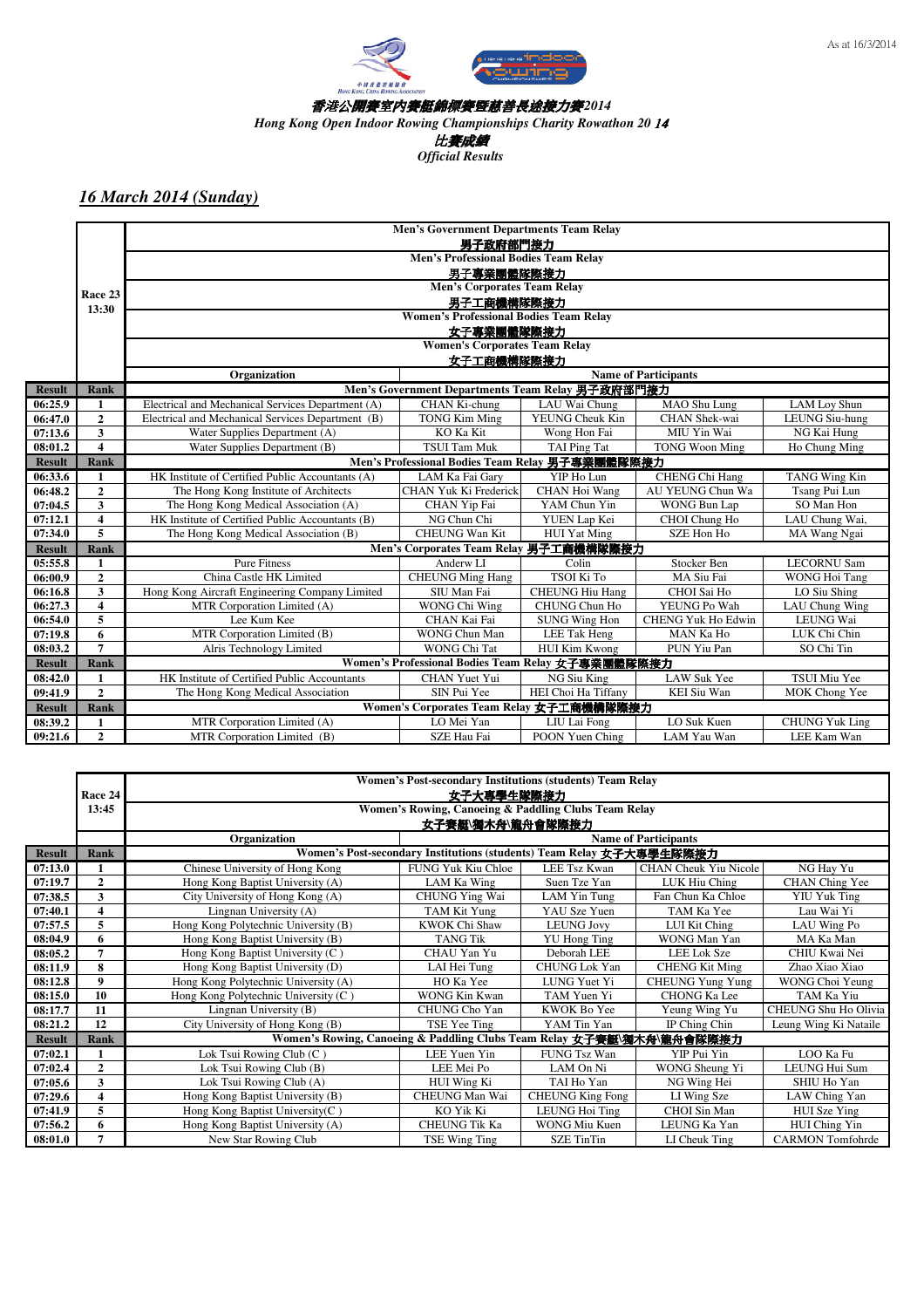



*Hong Kong Open Indoor Rowing Championships Charity Rowathon 20* 14

比賽成績

*Official Results*

|               | Race 25<br>14:00        |                                                                     | <b>Women's Disciplinary Forces Team Relay</b>      |                         |                             |                      |  |  |  |  |
|---------------|-------------------------|---------------------------------------------------------------------|----------------------------------------------------|-------------------------|-----------------------------|----------------------|--|--|--|--|
|               |                         |                                                                     | 女子紀律部隊隊際接力                                         |                         |                             |                      |  |  |  |  |
|               |                         | <b>Men's Disciplinary Forces Team Relay</b>                         |                                                    |                         |                             |                      |  |  |  |  |
|               |                         | 男子紀律部隊隊際接力                                                          |                                                    |                         |                             |                      |  |  |  |  |
|               |                         |                                                                     | Men's Rowing, Canoeing & Paddling Clubs Team Relay |                         |                             |                      |  |  |  |  |
|               |                         |                                                                     | 男子賽艇\獨木舟\龍舟會隊際接力                                   |                         |                             |                      |  |  |  |  |
|               |                         | Organization                                                        |                                                    |                         | <b>Name of Participants</b> |                      |  |  |  |  |
| <b>Result</b> | Rank                    |                                                                     | Women's Disciplinary Forces Team Relay 女子紀律部隊隊際接力  |                         |                             |                      |  |  |  |  |
| 07:29.5       | 1                       | Hong Kong Police Force (A)                                          | <b>CHUNG</b> Lok Man                               | KO Yik Ki               | CHEUNG Chin Kei             | SHEK Shun Nga        |  |  |  |  |
| 07:36.9       | $\overline{2}$          | Hong Kong Immigration Department                                    | LEUNG Nam Wa                                       | CHAN Sheung Mei         | LEE Wai Chi Jean            | YAU Hall Yan         |  |  |  |  |
| 07:58.3       | $\overline{\mathbf{3}}$ | Hong Kong Corrrectional Services Department (B)                     | <b>TANG Hiu Fung</b>                               | <b>CHEUNG Man Ting</b>  | WAN So Ching                | YEUNG Wai Yuen       |  |  |  |  |
| 08:10.9       | $\overline{\mathbf{4}}$ | Hong Kong Correctional Services Department (ESG)                    | 黃淑華                                                | 謝雅詩                     | 湯素榮                         | 程花恩                  |  |  |  |  |
| 08:22.0       | 5                       | Hong Kong Police Force (B)                                          | <b>CHEUNG King Fong</b>                            | <b>TSANG Yiu Ying</b>   | <b>TSANG Yuen Hing</b>      | PAK Kan              |  |  |  |  |
| <b>DNS</b>    |                         | Hong Kong Corrrectional Services Department (A)                     | YEING Wai Hong                                     | <b>CHEUNG Man Ting</b>  | YEUNG Wai Yuen              | <b>TANG Hiu Fung</b> |  |  |  |  |
|               |                         |                                                                     |                                                    |                         |                             |                      |  |  |  |  |
| <b>Result</b> | Rank                    |                                                                     | Men's Disciplinary Forces Team Relay 男子紀律部隊隊際接力    |                         |                             |                      |  |  |  |  |
| 05:53.7       | 1                       | Hong Kong Fire Services Department                                  | <b>CHOI Kwok Tung</b>                              | WAN Kwok Leung          | Yuen Kai Lai                | <b>SUEN Shing Ho</b> |  |  |  |  |
| 05:59.6       | $\overline{2}$          | Hong Kong Immigration Department                                    | LEUNG Wing Lun                                     | CHOW Ka Hung            | CHENG Ka Wai                | CHOW Wing Keng       |  |  |  |  |
| 05:59.7       | 3                       | Hong Kong Police Force                                              | Thorple HILL                                       | LAI Kin Wah             | FU Yuen Pan                 | <b>CHAN</b> Po Shing |  |  |  |  |
| 06:21.3       | $\overline{\mathbf{4}}$ | Hong Kong Correctional Services Department (A)                      | LEE Hon Yin                                        | <b>YU</b> Ching Hon     | SO Sau Wah                  | YEUNG Chi Wai        |  |  |  |  |
| 06:34.1       | 5                       | Hong Kong Correctional Services Department (B)                      | LEE Ying Ming                                      | YEUNG Wing Yan          | SIU King Yui                | LEE Ho Ming          |  |  |  |  |
| 07:25.3       | 6                       | Hong Kong Correctional Services Department (ESG)                    | 昊偉明                                                | 鄒賈明                     | 彭偉健                         | 鄒昇祐                  |  |  |  |  |
| <b>DNS</b>    |                         | Hong Kong Fire Services Department                                  |                                                    |                         |                             |                      |  |  |  |  |
|               |                         |                                                                     |                                                    |                         |                             |                      |  |  |  |  |
| <b>Result</b> | Rank                    | Men's Rowing, Canoeing & Paddling Clubs Team Relay 男子賽艇\獨木舟\龍舟會隊際接力 |                                                    |                         |                             |                      |  |  |  |  |
| 05:46.8       |                         | Lok Tsui Rowing Club (A)                                            | <b>CHAN Yuk Man</b>                                | <b>FONG Shiu Ming</b>   | YEUNG Kai Wai               | HO Yiu Hin           |  |  |  |  |
| 06:09.2       | $\overline{2}$          | Macau China Rowing Federation (A)                                   | KAM Wai Hou                                        | <b>TANG Iok Lam</b>     | KUAN Chi Kin                | WONG Kai Chun        |  |  |  |  |
| 06:10.4       | 3                       | Fire Services Department Rowing Club                                | TSUI Chi Chung                                     | <b>CHAN</b> Cheung Hung | WONG Wai Hung               | <b>CHAN Ka Foon</b>  |  |  |  |  |
| 06:11.4       | $\overline{\mathbf{4}}$ | Lok Tsui Rowing Club (B)                                            | <b>LAM Pak Wing</b>                                | <b>LAM Sun Tung</b>     | CHAN Chi Fung               | <b>CHAN Tik Lun</b>  |  |  |  |  |
| 06:19.7       | 5                       | New Star Rowing Club                                                | CHAN Foo Cheung                                    | WOO Chan Man            | WOO Ka Ming                 | LAM Hung Yin         |  |  |  |  |
| 06:38.9       | 6                       | Chong Heep Rowing Club                                              | 陳禹衡                                                | 洪志榮                     | 李志偉                         | 謝偉麟                  |  |  |  |  |
| 07:06.6       | $\overline{7}$          | Macau China Rowing Federation (B)                                   | <b>LEONG</b> Io Man                                | CHE Chon Wai            | <b>TANG Chi Hou</b>         | KOU Sin Lai          |  |  |  |  |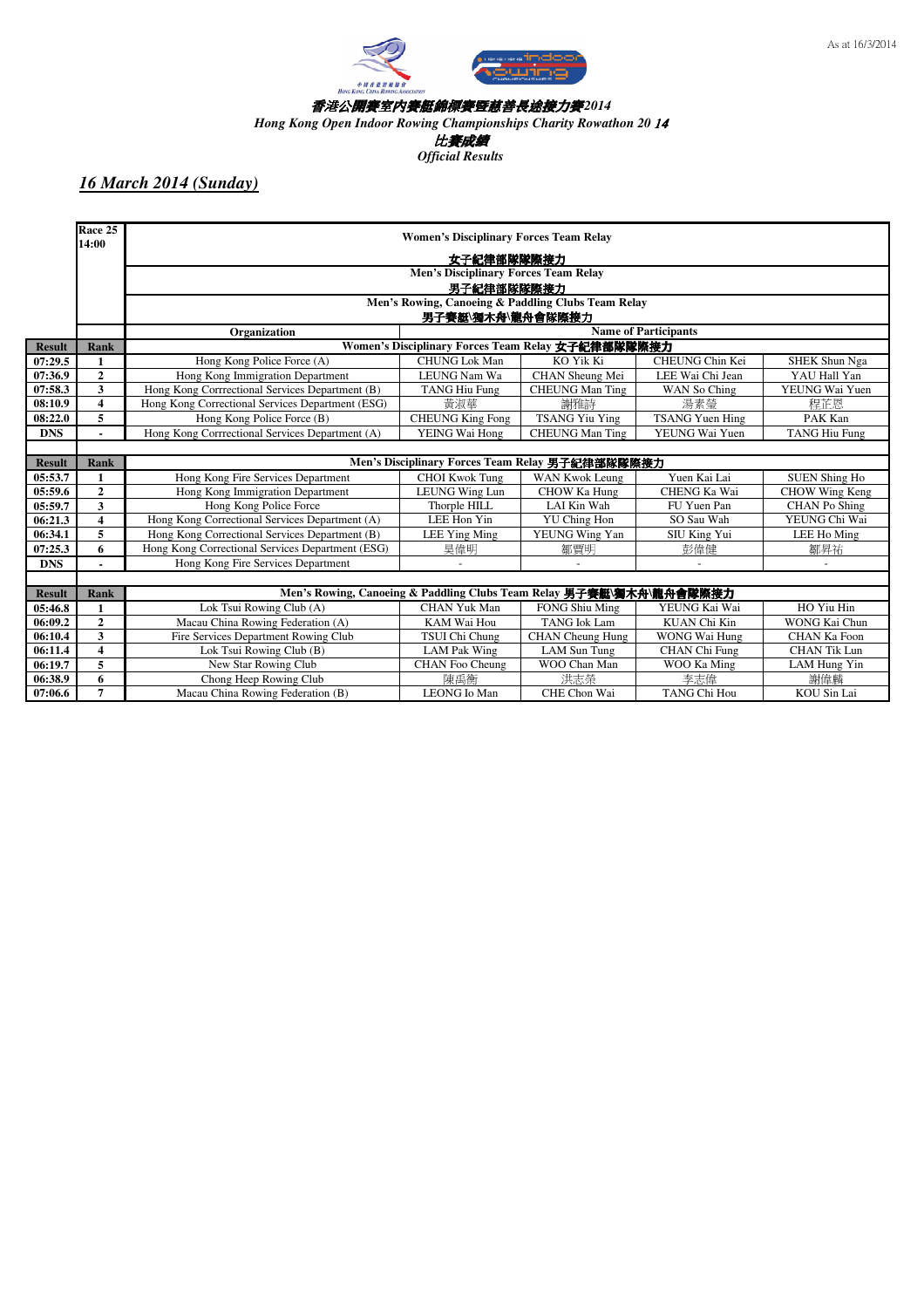



*Hong Kong Open Indoor Rowing Championships Charity Rowathon 20* 14

比賽成績

*Official Results*

|               |                         | Men's Post-secondary Institutions (students) Team Relay |                                                                    |                             |                             |                       |  |  |
|---------------|-------------------------|---------------------------------------------------------|--------------------------------------------------------------------|-----------------------------|-----------------------------|-----------------------|--|--|
|               | Race 26                 |                                                         | 男子大專學生隊際接力                                                         |                             |                             |                       |  |  |
|               | 14:15                   | Men's Other Sports Clubs & Societies Team Relay         |                                                                    |                             |                             |                       |  |  |
|               |                         |                                                         | 男子其他體育會團體隊際接力                                                      |                             |                             |                       |  |  |
|               |                         | Organization                                            |                                                                    |                             | <b>Name of Participants</b> |                       |  |  |
| <b>Result</b> | Rank                    |                                                         | Men's Post-secondary Institutions (students) Team Relay 男子大專學生隊際接力 |                             |                             |                       |  |  |
| 06:03.3       | $\blacksquare$          | Chinese University of Hong Kong                         | <b>CHAN</b> Cheuk Him                                              | WONG Yan Ming               | WONG Hoi Tang               | YUNG Kit Fan          |  |  |
| 06:03.5       | $\overline{2}$          | The Hong Kong University of                             | <b>KWAN</b> Chi Ching                                              | TO Man Yin                  | HO Tsz Chun                 | <b>LEUNG Man Hong</b> |  |  |
|               |                         | Science & Technology (C)                                |                                                                    |                             |                             |                       |  |  |
| 06:07.0       | $\overline{\mathbf{3}}$ | Hong Kong Polytechnic University (A)                    | CHAN Ka Ho                                                         | CHAN Long Yu                | <b>MAN Ka Tsun</b>          | YUEN Yu Wai           |  |  |
| 06:10.0       | 4                       | Hong Kong Polytechnic University (B)                    | <b>Kenton Dennis</b>                                               | LAU Hiu Lam                 | <b>CHAN Kam Ho</b>          | <b>TBC</b>            |  |  |
|               |                         |                                                         | Mcelhone WU                                                        |                             |                             |                       |  |  |
| 06:11.7       | 5                       | City University of Hong Kong (A)                        | AU Cheuk Yin                                                       | LAI Ming                    | MA Tsz Kan                  | LAU Chun Hei          |  |  |
| 06:15.5       | 6                       | Hong Kong Baptist University (A)                        | LO Fei Lun                                                         | <b>AU YEUNG King</b>        | MA Wai Hung                 | <b>TSANG Yu Leung</b> |  |  |
| 06:27.4       | $\overline{7}$          | Lingnan University (A)                                  | LI Cheuk Kit                                                       | <b>HUNG Sik Hei</b>         | Kwan Chun Ming              | Hugo Georges Alexis   |  |  |
|               |                         |                                                         |                                                                    |                             |                             | Delcroix              |  |  |
| 06:28.4       | 8                       | The Hong Kong University of                             | <b>WONG Tsz San</b>                                                | LEE Chem Heng               | <b>CHAN Tik Ki</b>          | CHU Kai Hin           |  |  |
|               |                         | Science & Technology (A)                                |                                                                    |                             |                             |                       |  |  |
| 06:29.4       | $\boldsymbol{9}$        | City University of Hong Kong (B)                        | LI Cheuk Man                                                       | LEE Ming Hung               | <b>CHENG Wai Kit</b>        | <b>WAN Tsz Chun</b>   |  |  |
| 06:34.0       | 10                      | Hong Kong Baptist University (B)                        | TONG Wai Hin                                                       | WONG Chak Hei               | <b>WONG Cho Pang</b>        | TOI Wan Lung          |  |  |
| 06:36.0       | 11                      | Construction Industry Council (A)                       | CHU Pui Sang                                                       | CHOW King Sun               | <b>WONG Chun Kit</b>        | CHAN Wai Chun         |  |  |
| 06:37.9       | 12                      | Construction Industry Council (B)                       | <b>CHEUNG Fung</b>                                                 | LUO Jie                     | <b>CHEUNG Cheung</b>        | HUI Yip Keung         |  |  |
| 06:39.4       | 13                      | Lingnan University (C)                                  | TONG Ho Hin                                                        | <b>TSANG Tsz Fung</b>       | <b>YUAN Yun Lung</b>        | <b>WONG Tak Ming</b>  |  |  |
| 06:40.7       | 14                      | Lingnan University (B)                                  | YUEN Chi Chun                                                      | LAM Chi Kit                 | CHU Yu Chung                | LEUNG Wai Lung        |  |  |
| 06:43.7       | 15                      | Hong Kong Baptist University (C)                        | <b>CHAN Pak Ho</b>                                                 | <b>HUNG Hing Kin</b>        | <b>CHENG Yiu Ming</b>       | Wong Fuk Hong         |  |  |
| 06:45.5       | 16                      | The Hong Kong University of                             | TSANG Hong Wa                                                      | LAM Chun Kiu                | NG Kwok Hing                | Chiu Chi Him          |  |  |
|               |                         | Science & Technology (B)                                |                                                                    |                             |                             |                       |  |  |
| 06:50.1       | 17                      | City University of Hong Kong (C)                        | YUENG Ka Ho                                                        | CHAN Kai Ming               | CHAN Long Yin Leonard       | YU Hoi Chun           |  |  |
| 07:06.1       | 18                      | City University of Hong Kong (D)                        | LAW King Yin                                                       | <b>CHOI</b> Chun Hin Justin | HO Tst Fung                 | OR Ka Ming            |  |  |
| 07:37.5       | 19                      | Lingnan University (D)                                  | <b>CHAN Tsz Fung</b>                                               | FAN Ki Shek                 | <b>CHAN Ting Kwok</b>       | LAU Wong              |  |  |
|               |                         |                                                         |                                                                    |                             |                             |                       |  |  |
| <b>Result</b> | Rank                    |                                                         | Men's Other Sports Clubs & Societies Team Relay 男子其他體育會\團體隊際接力     |                             |                             |                       |  |  |
| 07:12.3       | 1                       | Cat Fitness (A)                                         | <b>LAI</b> Tak Wing                                                | AU Siu Hong                 | CHOW Tak Cheung Joe         | <b>WONG Chun Yin</b>  |  |  |
| 07:51.7       | $\overline{2}$          | Cat Fitness (B)                                         | LAM Wau Keung                                                      | LEI Chong Seng              | <b>KAE Kin Lung Oscar</b>   | AU Kwok Yan           |  |  |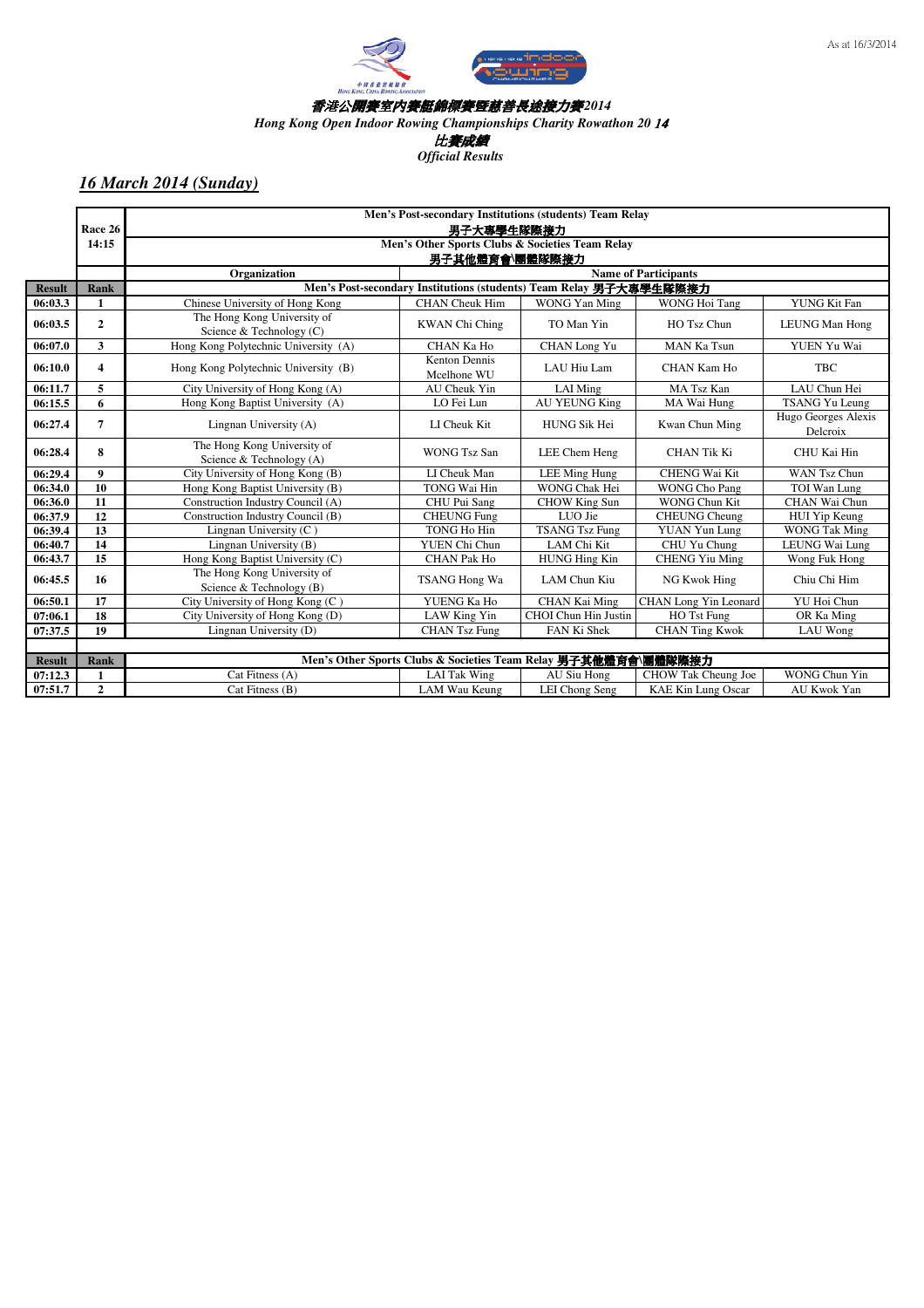

As at 16/3/2014

#### 香港公開賽室內賽艇錦標賽暨慈善長途接力賽*2014*

*Hong Kong Open Indoor Rowing Championships Charity Rowathon 20* 14

比賽成績

*Official Results*

|                    | Race 27<br>14:40 |                                           | <b>Charity Rowathon (Government Departments, Professional Bodies, Corporates)</b><br>慈善長途接力(政府部門、專業團體、工商機構組) |                             |                              |                        |  |  |
|--------------------|------------------|-------------------------------------------|--------------------------------------------------------------------------------------------------------------|-----------------------------|------------------------------|------------------------|--|--|
| Result<br>(Metres) | Rank             | Organization                              |                                                                                                              | <b>Name of Participants</b> |                              |                        |  |  |
|                    |                  |                                           | <b>SUNG Wing Hong</b>                                                                                        | <b>TONG Chung Ming</b>      | <b>CHENG Yuk Ho Edwin</b>    | <b>YUEN Chung Hang</b> |  |  |
| 3858               |                  | Lee Kum Kee                               | <b>Brooke Taylor</b><br><b>PEARSON</b>                                                                       | FAN Wai Shan                |                              |                        |  |  |
| 3750               |                  | MTR Corporation Limited<br>$\overline{2}$ | WONG Chun Man                                                                                                | LEE Tak Heng                | MAN Ka Ho                    | LEUNG Kin Po           |  |  |
|                    |                  |                                           | LIU Lai Fong                                                                                                 | SZE Han Fan                 |                              |                        |  |  |
| 3690               |                  | 3<br>Water Supplies Department            | MUI Yin Wai                                                                                                  | <b>TONG Woon Ming</b>       | TSUI Tam Muk                 | NG Kai Hung            |  |  |
|                    |                  |                                           | FU Kin San                                                                                                   | TANG Sui Ping               |                              |                        |  |  |
|                    |                  |                                           | <b>HON Chung Hung</b>                                                                                        | WONG Siu Ki Kent            | <b>CHENG Tsz Him Stanley</b> | LAW Kuan Khee          |  |  |
| 3595               | 4                | A.S. Watson Group                         | Kenneth                                                                                                      |                             |                              | Nastassia              |  |  |
|                    |                  |                                           | <b>CHENG Yin Yu Liz</b>                                                                                      | <b>WONG Janet Leslie</b>    |                              |                        |  |  |

|                           | Race 28<br>15:00        | <b>Charity Rowathon (Open)</b><br>慈善長途接力(公開組)        |                                             |                         |                       |                        |
|---------------------------|-------------------------|------------------------------------------------------|---------------------------------------------|-------------------------|-----------------------|------------------------|
| <b>Result</b><br>(Metres) | Rank                    | <b>Organization \Team</b>                            | Name of Participants                        |                         |                       |                        |
|                           |                         |                                                      | <b>KWOK Kwan Ting</b>                       | <b>TANG Tat Shing</b>   | CHAN Yuk Man          | FONG Shiu Ming         |
| 9093                      | 1                       | 最後二百五                                                | YEUNG Ka Wai                                | HO Yu Hin               | <b>CHIU Hin Chun</b>  | CHAU Yee Ping          |
|                           |                         |                                                      | NG Wing Hei                                 | FUNG Tse Wan            |                       |                        |
|                           |                         |                                                      | <b>FISHER Anna</b>                          | LEUNG Mei Yee           | Yau Chun Yu           | LUI Wai Ching          |
| 8883                      | $\overline{2}$          | University of Hong Kong (A)                          | Hung Sum Kin                                | Wong Pak Yan            | YEUNG Chin Wing       | NG Long Man            |
|                           |                         |                                                      | <b>TSANG</b> Derek                          | Chau Chung Kiu          |                       |                        |
|                           |                         |                                                      | CHAN Tai Yee                                | WONG Wing Wah           | LAI Kin Wah           | <b>HUI</b> Thorpce     |
| 8741                      | 3                       | Hong Kong Police Force                               | CHEUNG Chin Kei                             | CHEUNG Chin Kei         | Chan Po Shing         | FU Yuen Pan            |
|                           |                         |                                                      |                                             |                         |                       |                        |
|                           |                         |                                                      | <b>TSUI Chi Chung</b>                       | <b>CHAN</b> Cheung Hung | <b>WONG Tsz Kiu</b>   | HO Cheuk Lun           |
| 8693                      | $\overline{\mathbf{4}}$ | Hong Kong Fire Services Department                   | HO Wai Yiu                                  | CHAN Ka Foon            | <b>CHONG Wai Pang</b> | MAN Ka Ki              |
|                           |                         |                                                      | WU Lai Fong                                 | <b>TANG Chun Lok</b>    |                       |                        |
|                           |                         |                                                      | <b>MAN Yiu Chumg</b>                        | LAI Cheuk Yiu           | CHIU Ho Laam          | HO Chun Fai            |
| 8645                      | 5                       | The Hong Kong University of Science & Technology (A) | CHU Kai Hiu                                 | <b>WONG Tsz San</b>     | <b>LEUNG Siu Ying</b> | FONG Ka Hou            |
|                           |                         |                                                      | NG Kwok Hing                                | AU Kin Yip              |                       |                        |
|                           |                         |                                                      | <b>TSANG Hong Wa</b>                        | CHIU Chi Him            | HO Tsz Chun           | <b>KWAN</b> Chi Ching  |
| 8537                      | 6                       | The Hong Kong University of Science & Technology (B) | <b>CHAN Tik Ki</b>                          | <b>Tyler Micheal</b>    | TO Man Yin            | LAM Chun Kiu           |
|                           |                         |                                                      | <b>TSANG Tsz Wai</b>                        | <b>LEUNG Man Hong</b>   |                       |                        |
|                           |                         |                                                      | TSOI Ki To                                  | <b>CHEUNG</b> Tsz Hang  | Ma Siu Fai            | LO Chak Hei            |
| 8413                      | $\overline{7}$          | Chinese University of Hong Kong (A)                  | <b>YUM Kwun Tung</b>                        | <b>CHEN</b> Yat Hang    | George Johnson LAU    | LEE Tin Yan            |
|                           |                         |                                                      | <b>CHEUNG Yiu Ming</b>                      | CHAN Ho Ying            |                       |                        |
|                           |                         |                                                      | <b>CHING</b> Long                           | IP Wang Fung            | VAN - BOSWELL Marco   | YUEN Wai Cheung        |
| 8388                      | 8                       | Univeristy of Hong Kong (B)                          | LUI Wai Ching                               | CHU Chien Heng          | WONG Man Chi          | TAM Ho Sing            |
|                           |                         |                                                      | <b>WONG Yiu Rachel</b>                      | Cheung Yee Wah          |                       |                        |
|                           |                         |                                                      | SHI Hau Sum                                 | WONG Chi Wai            | CHEUNG Po Man         | WONG Chi Shing         |
| 8369                      | 9                       | Hong Kong Immigration Department Staff Club          | <b>YU Chelsea Cheuk Hez</b>                 | CHAN Wai Lung           | LI Sai Hung           | TUNG Yee Man           |
|                           |                         |                                                      | WU Chun Long                                | LEE Kin Chung, Tony     |                       |                        |
|                           |                         |                                                      | <b>HUANG Chun Him</b>                       | <b>CHENG Ming Hang</b>  | YUNG Kit Fan          | LAM King Ho            |
| 8217                      | 10                      | Chinese University of Hong Kong (D)                  | LI Dek Hei Desmond                          | KO Shing Kit            | NG Ki Ka              | HO Man Ying            |
|                           |                         |                                                      | <b>CHAN Tsz Ching</b>                       | <b>TANG Tsz Ching</b>   |                       |                        |
|                           |                         |                                                      | <b>CHEUNG</b> Sze Wai<br><b>CONSTANTINE</b> | <b>CHAN</b> Chun Wai    | LI Wai Lok            | WONG Ho Ming Chris     |
| 8199                      | 11                      | Chinese University of Hong Kong (E)                  | Tai Hing Kuen                               | CHAN Hui Kit            | <b>CHANH Wing Kan</b> | <b>WONG</b> Sze Wan    |
|                           |                         |                                                      | LAW Yan Yue                                 | MA Sum Yee              |                       |                        |
|                           |                         |                                                      | <b>CHAN Tik Lun</b>                         | CHEUNG Wun Chi          | WONG Chi Fai          | <b>MAK Wing Sum</b>    |
| 8171                      | 12                      | Sha Tin Grace Rowing Club                            | <b>TONG Siu Man</b>                         | SIN Ka Tak              | LEUNG Ling Fung       | <b>TANG Kwong Hing</b> |
|                           |                         |                                                      | KO Ka Kit                                   | <b>YU</b> Men Sheung    |                       |                        |
|                           |                         |                                                      | 黃欣銘                                         | WONG Hoi Tang           | CHU Chun Kit          | CHAN Pak Hei           |
| 8143                      | 13                      | Chinese University of Hong Kong (C)                  | MOK Hoi Lam                                 | <b>LAU Yuen Yee</b>     | YUAN Hai Chian        | <b>KWONG</b> Yan Yin   |
|                           |                         |                                                      | HIU Ming Hon                                | <b>MOK King Hang</b>    |                       |                        |
|                           |                         |                                                      | <b>CHAN</b> Cheuk Him                       | <b>CHONG Kwan Lok</b>   | LEE Chun Man          | <b>LEE Chun Kit</b>    |
| 8041                      | 14                      | Chinese University of Hong Kong (B)                  | SO Chun Hong                                | <b>WONG Chun Kau</b>    | TSE Yan Man           | <b>YUEN Wing Kiu</b>   |
|                           |                         |                                                      | TSE Yat Tung                                | CHAN Tsz Yan            |                       |                        |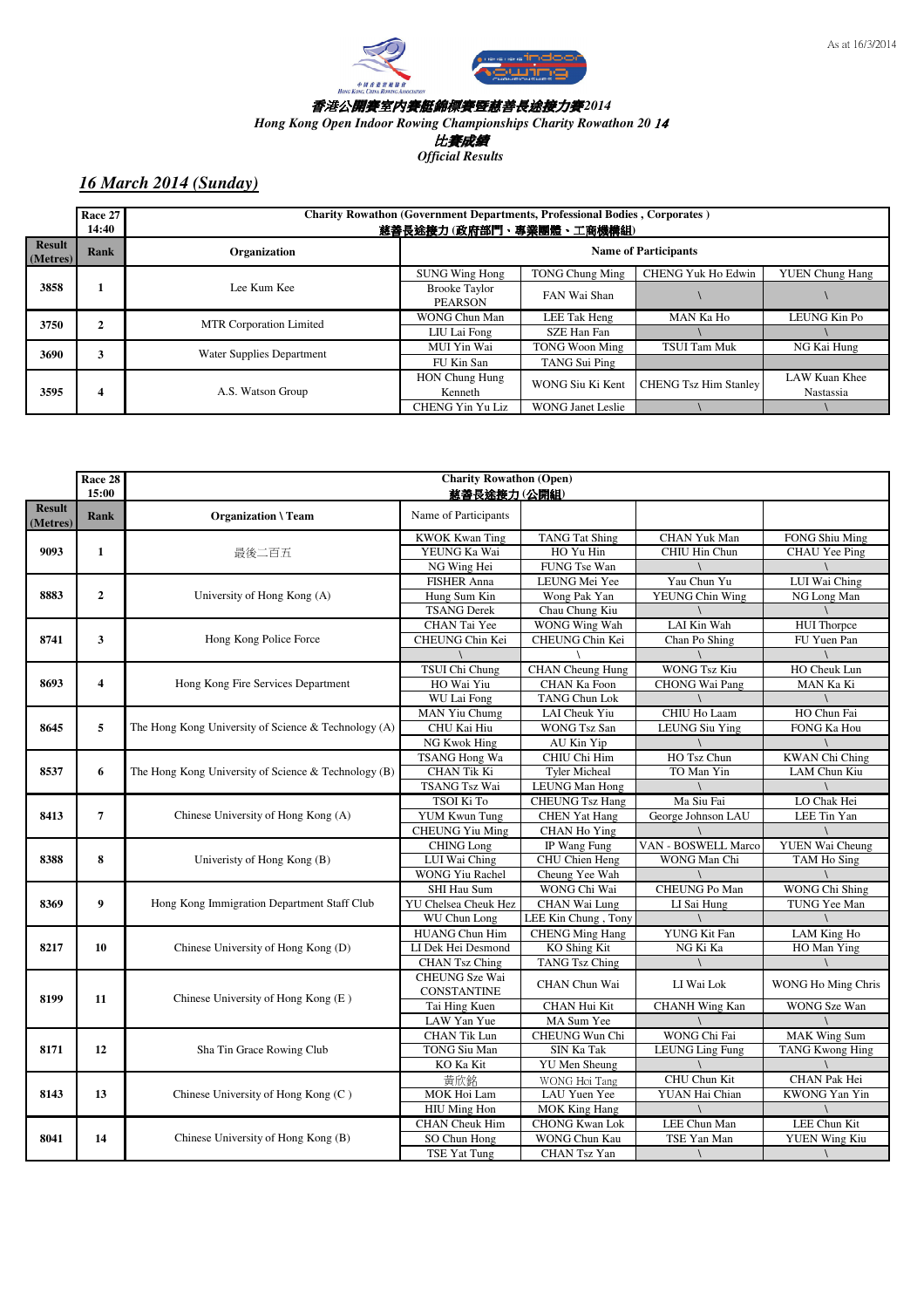

*Hong Kong Open Indoor Rowing Championships Charity Rowathon 20* 14

比賽成績

*Official Results*

| 7860 | 15             | Lingnan University (C)                                   | TSE Man Lok           | LAI Fu Wai Jacky      | <b>CHAN Lik Hang</b> | LEE Oi Yee           |
|------|----------------|----------------------------------------------------------|-----------------------|-----------------------|----------------------|----------------------|
|      |                |                                                          | <b>WONG Hoi</b>       | PAN Wan Han           | <b>WONG Fon Lung</b> | YUE Ka Lok           |
|      |                |                                                          | CHOW Wai To           | CHEUNG Hoi Yuen       |                      |                      |
| 7858 | 16             | City University of Hong Kong                             | LEE Ming Hung         | <b>CHENG Wai Kit</b>  | YEUNG Ka Ho          | CITAIN LONG 1 III    |
|      |                |                                                          | OR Ka Ming            | CHAN Kai Ming         | LAW King Yin         | <b>YU Hot Chun</b>   |
|      |                |                                                          | CHU Kee Wah Jennifer  | Lau Wan Yi            |                      |                      |
| 7809 | 17             | Lingnan University (A)                                   | LI Cheuk Kit          | TAM Kit Yung          | YAU Sze Yuen         | CHU Yu Chung         |
|      |                |                                                          | LAU Wai Yi            | Hugo Delcroix         | LEUNG Wai Lung       | CHEUNG Shu Ho. Oliva |
|      |                |                                                          | SIU Man Shun          | CHU Tsz Wai           |                      |                      |
| 7769 | 18             | Hong Kong Correctional Services Departement (ESG)<br>(A) | 林翠珍                   | 謝雅詩                   | 李志偉                  | 梁兆新                  |
|      |                |                                                          | 陳禹衡                   | 吳偉明                   | 鄒嘉明                  | 彭偉健                  |
|      |                |                                                          | 林紹輝                   | 洪志榮                   |                      |                      |
| 7744 | 19             | Hong Kong Batptist University (C)<br>浸大彩棒                | CHAU Yan Yu           | Deborah LEE           | <b>LEE Lok Sze</b>   | CHIU Kwai Nei        |
|      |                |                                                          | <b>WONG Cho Pang</b>  | LIU Ka Chun           | <b>CHAN Lok Hang</b> | LO Cheuk Man         |
|      |                |                                                          | <b>CHENG Kit Ming</b> | AU LEUNU NIIII        |                      |                      |
| 7669 | 20             | Hong Kong Baptist University (A)                         | LAM Ka Wing           | Suen Tze Yan          | CHAN Ching Yee       | LUK Hiu Ching        |
|      |                |                                                          | <b>LING Tik San</b>   | WONG Chi Fung         | ZHAO Xiaoxiao        | WONG Kin Ho          |
|      |                |                                                          | CHAN Yan Wai          | <b>WONG Chik Lam</b>  |                      |                      |
|      | 21             | Lingnan University (B)                                   | CHUNG Cho Yan         | LAM Chi Kit           | WANG Arthms Wei      | <b>WONG Tak Ming</b> |
| 7606 |                |                                                          | CHAN Tse Fung         | <b>YUEN Yun Lung</b>  | TAM Ka Yee           | TONG Ho Hin          |
|      |                |                                                          | KWOK Bo Yee           | <b>CHAN Ting Kwok</b> |                      |                      |
| 7546 | 22             | Hong Kong Baptist University (B)<br>浸大Half Slide之鬼       | <b>TANG Tik</b>       | <b>YU</b> Hong Ting   | WONG Man Yan         | MA Ka Man            |
|      |                |                                                          | <b>CHENG Kai Lok</b>  | GO Yuh Cherng         | WONG Chak Hei        | Lai Hei Tung         |
|      |                |                                                          | <b>CHUNG Lok Yan</b>  | TOI Wan Lung          |                      |                      |
|      | $\blacksquare$ | Lingnan University $(C)$                                 | <b>WONG Tak Ming</b>  | Suen Tze Yan          | CHAN Ching Yee       | LUK Hiu Ching        |
|      |                |                                                          | <b>LING Tik San</b>   | WONG Chi Fung         | ZHAO Xiaoxiao        | <b>TBC</b>           |
|      |                |                                                          | <b>TBC</b>            | <b>TBC</b>            |                      |                      |